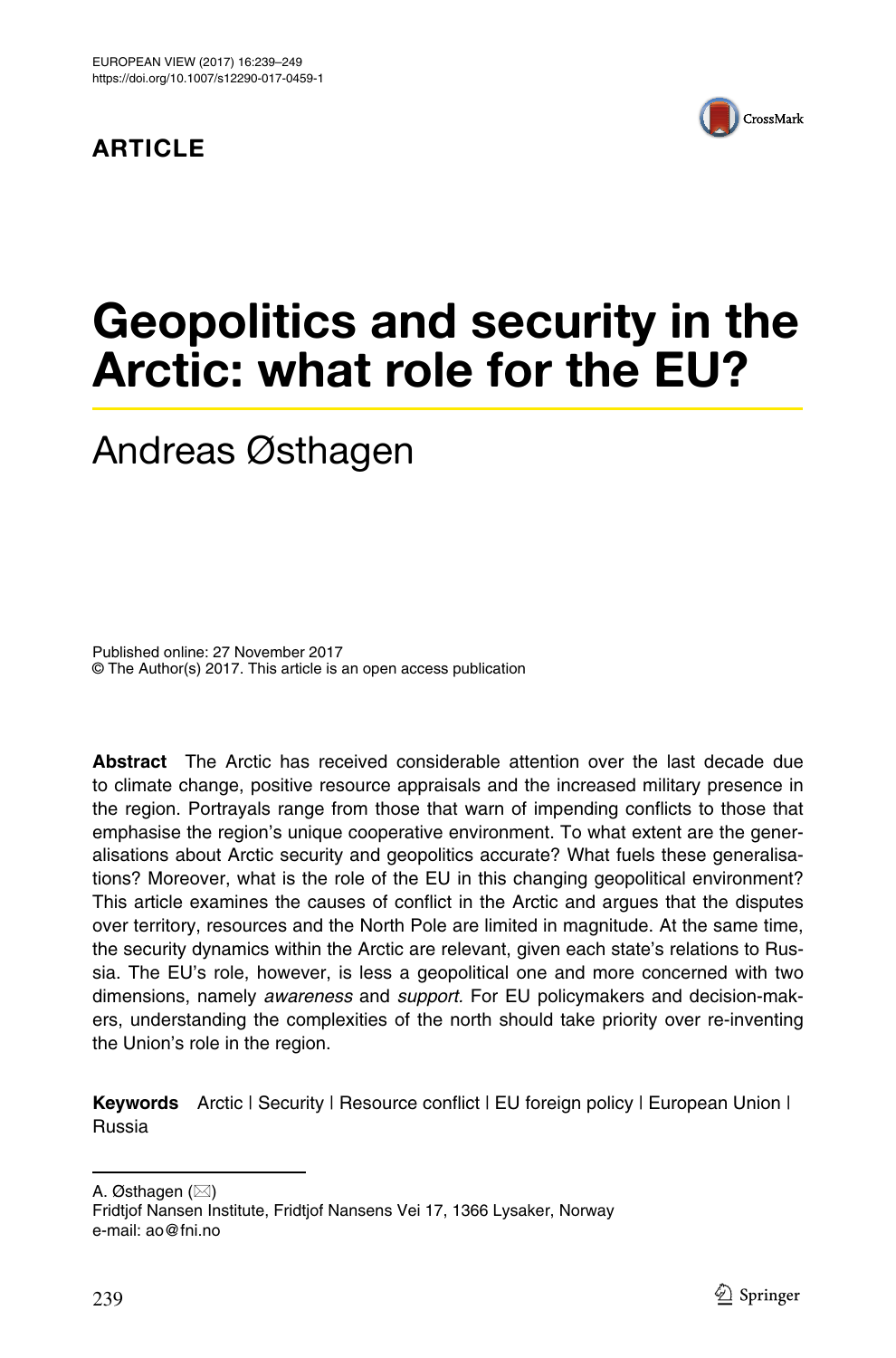### **Introduction**

At the start of the millennium, researchers, media and policymakers alike began making a range of claims about the future of the Arctic region. The Arctic was portrayed as the world's new energy frontier and the next arena for geopolitical confict (Grindheim [2009](#page-7-0)). Coupled with these claims were positive estimates of the region's hydrocarbon resources (USGS [2008](#page-10-0); Hobér [2011;](#page-8-0) Claes and Moe [2014](#page-6-0)) and the lure of fnally mak-ing use of the northern 'shortcut' to Asia for shipping (Ho [2011](#page-8-1); Jakobson [2010](#page-8-2); Østreng [1999](#page-9-0)). As a result of all this, the region attracted considerable attention worldwide. In the aftermath, a number of scholars portrayed the Arctic as a region where empirical analysis could support predictions of imminent confict (Borgerson [2008](#page-6-1); Huebert [2013;](#page-8-3) Sale and Potapov [2010;](#page-9-1) Ho [2011\)](#page-8-1).

In 2008 the European Commission focused attention on the Arctic when it stated that 'the overall effect is that climate change will fuel existing conficts over depleting resources, especially where access to those resources is politicised' (Solana and Ferrero-Waldner [2008](#page-9-2), 3). In the predictions of confict in the Arctic, Russia holds centre stage. Since 2007 there has been an increase in the number of fights by Russian bombers, which fy along the north Norwegian coast or across the North Pole from the Kola Peninsula (Hilde [2014;](#page-8-4) Expert Commission [2015,](#page-7-1) 17, 20). Russia has been increasing its investment in military infrastructure in the Arctic: it has constructed new military bases in the north, manufactured up to 40 new icebreakers and established two special 'Arctic brigades' (Conley and Rohloff [2015,](#page-6-2) 9; see also Osborn [2017](#page-9-3)). When Russia's relationships with the other Arctic states—Canada, the US, Norway, Sweden, Finland, Denmark (Greenland) and Iceland—began to deteriorate in 2014, headlines warning about an imminent confrontation in the north reappeared in the media (Dougherty [2015\)](#page-6-3). Writers have concluded that the Arctic has become militarised, that littoral states have been placing pieces on the chessboard in advance of an imminent geopolitical confict.

Scholars have shown, however, that such hastily-arrived-at views are inaccurate. Over the past decade they have produced more nuanced depictions of the dynamics both within the region as a whole and amongst various players with a stake in the Arctic (Hoogensen Gjørv and Goloviznina [2014](#page-7-2); Tamnes and Offerdal [2014b](#page-9-4); Greaves and Lackenbauer [2016\)](#page-7-3). Building on these studies, this article seeks to answer the following questions: What are the current security dynamics in the Arctic? And what role should the EU play?

#### **The race for resources**

The increase in activity does not imply that a stand-off is imminent. The foremost argument of those who believe there will be a confict over the Arctic has been the region's abundance of resources. But this argument is not supported by the facts concerning the location and accessibility of these resources. The lion's share of them—both onshore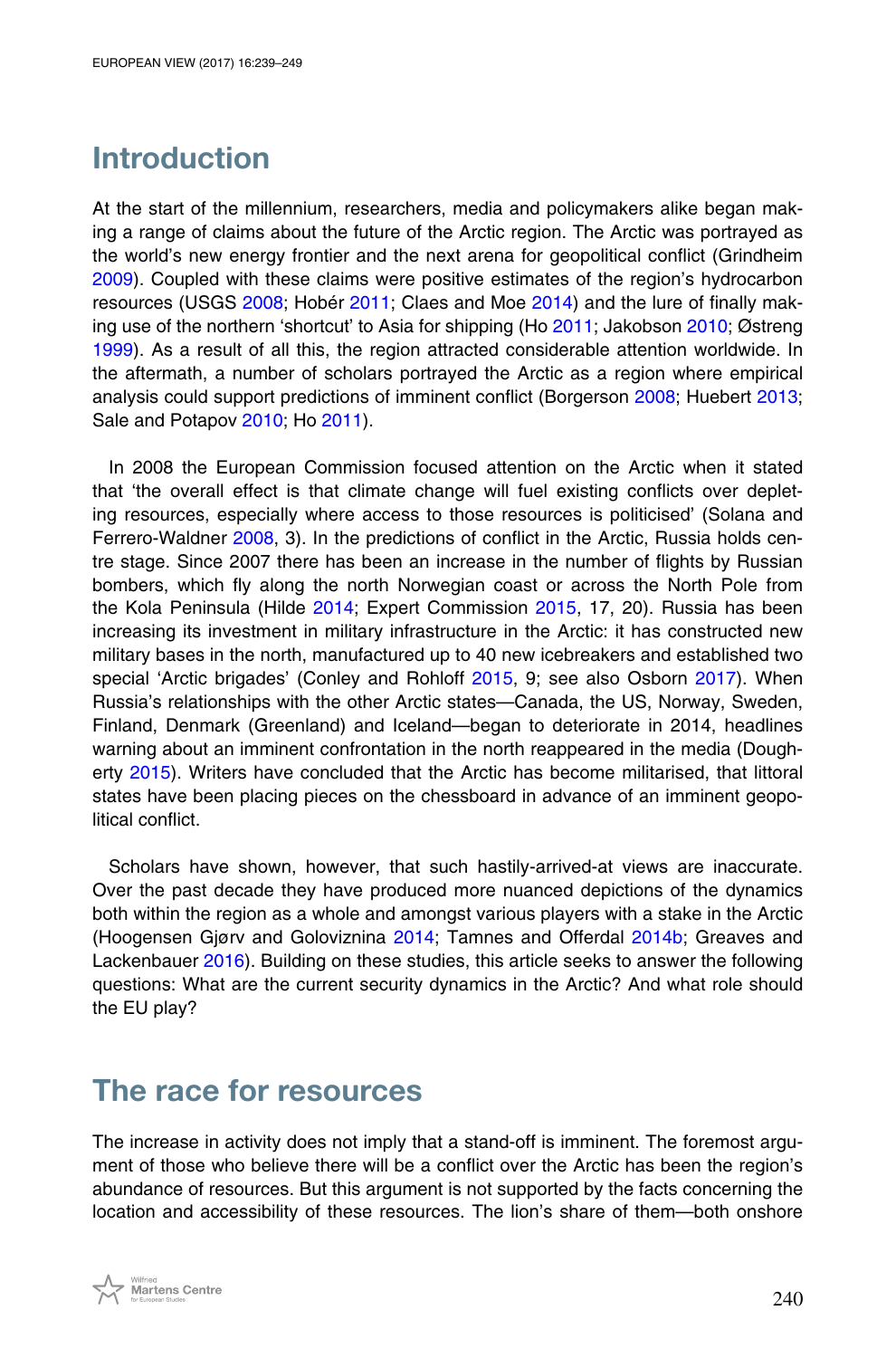and offshore—are located in the territories or economic zones of the Arctic states themselves. Estimates vary since the total quantity of the resources is still somewhat uncertain. All the same, approximately 90% of the oil and gas resources of the circumpolar north are already under the control of the littoral states (Claes and Moe [2014\)](#page-6-0). This situation fuels, not a race northward to grab unclaimed resources, but a desire for stable operating environments to extract costly resources far from their prospective markets (Keil [2014\)](#page-8-5).

This is linked to other factors, namely the lack of economic proftability in the Arctic and the slow pace of offshore resource development. Here, again, there has been a tendency to generalise across the region and speak of 'Arctic resources'. The truth is that the accessibility of resources and the potential for exploiting them vary greatly from region to region (Harsem et al. [2011\)](#page-7-4). Oil and gas production is already taking place in the Barents Sea, an offshore area where more than 100 exploratory wells have been drilled. Climatic conditions are different in the waters around Greenland and Alaska, as is the availability of infrastructure, which means that companies operating in these regions are faced with a different economic reality (Østhagen [2013](#page-9-5)). Thus, it is difficult to make generalisations about resource development in the Arctic. Indeed, the harsh climate, the distances involved and the lack of infrastructure make it questionable whether the littoral states will even be able to exploit the resources in their own economic zones (Łuszczuk et al. [2014](#page-8-6)).

Moreover, the Arctic riches have been almost completely allocated to the various states in the region. The largest maritime border dispute—between Norway and Russia over the Barents Sea—was settled in 2010 (Hoel [2014\)](#page-8-7). Minor border disputes exist between the US and Canada over the Beaufort Sea and between Canada and Greenland (Denmark) over the Lincoln Strait. But these disagreements will arguably not give rise to conflicts of any appreciable scale (Byers and Østhagen [2017\)](#page-6-4). The oft-cited dispute between Canada, Denmark/Greenland and Russia over who can claim the North Pole seabed is unlikely to become anything more than a diplomatic confict. As Byers [\(2014](#page-6-5)) contends, the North Pole is a distraction. The Arctic states have neither the economic nor the strategic incentive to undertake any signifcant operations to assert and establish further claims over the seabed of the North Pole. Symbolism is undoubtedly of great value, but the cost of North Pole operations is not matched by the Pole's perceived gains (Byers [2013](#page-6-6), 281–3). Even if we do see a spike in worldwide commodity prices in the next decade, Arctic resource extraction will remain a specialised, localised and costly affair. Conditions and thresholds vary across the Arctic, but an oil price of at least \$50–\$60 per barrel—and for certain regions even \$100—is needed for opera-tions to be commercially viable (Łuszczuk et al. [2014](#page-8-6); Mathiesen [2015\)](#page-8-8). In contrast to the South China Sea—which is often used as a point of comparison with the Arctic the maritime and territorial disputes have been settled, and positive-sum outcomes are attainable.

Consequently, the Arctic states all have an interest in creating a favourable political environment for investment and economic development. The expectations of a scramble for resources have been founded on thin ice. Outright military confict with other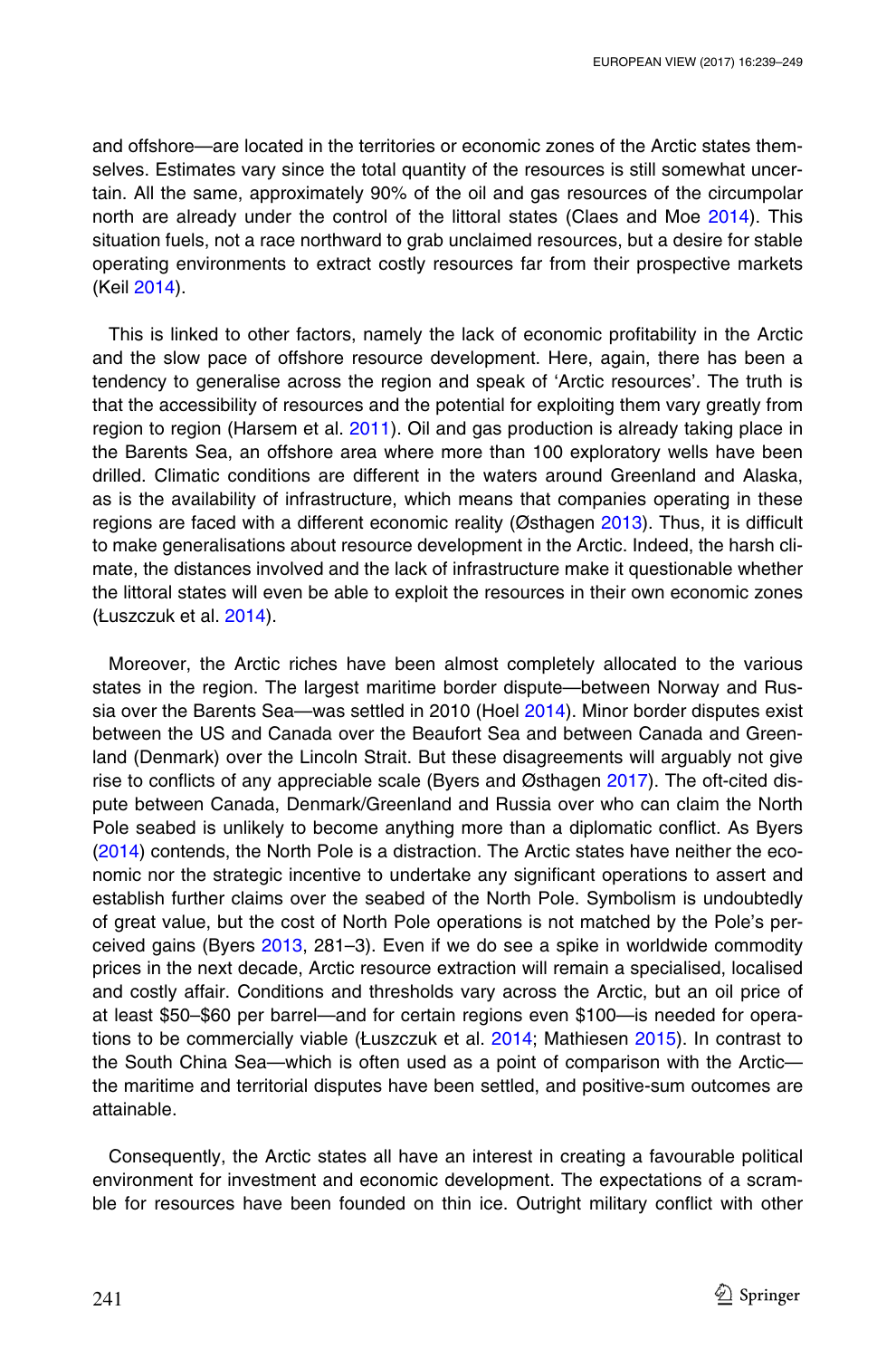states to claim a limited quantity of out-of-bounds offshore resources—many of which look likely to remain unexplored for at least the next couple of decades—is neither economically nor politically proftable. The argument that the race for resources will result in an outright confict *over* the Arctic does not hold.

## **Security dynamics**

In 2007 Russia planted its flag on the seabed below the North Pole. The following year, in response to the ensuing outcry and to concerns about the 'lack of governance' in the Arctic,<sup>1</sup> the five Arctic coastal states convened in Ilulissat, Greenland to declare the Arctic a region of cooperation. They also affrmed their intentions to work within established international arrangements and agreements, particularly the United Nations Convention on the Law of the Sea.<sup>2</sup> Since Ilulissat the mantra of all the Arctic states has been cooperation, as stated in the relatively streamlined Arctic policy and strategy documents (Heininen [2012](#page-7-5)). The Arctic Council's emergence as the primary forum for regional affairs in the Arctic plays into this since the organisation serves as an arena where the states can portray themselves as working harmoniously towards common goals, while still retaining their veto rights (Young [2010\)](#page-10-1). As Tamnes and Offerdal argue, '[d]iscord does exist, but the main characteristics of the region are cooperation, stability and peace' [\(2014a](#page-9-6), 167). This situation was not changed by the events in Ukraine in 2014 as the Arctic states have made efforts to keep the region separate from the geopolitics of Ukraine, the Middle East and the Korean peninsula (Østhagen [2016\)](#page-9-7).

The Arctic's importance to national security and defence policies also varies considerably across the region. The dividing line appears to lie between the European Arctic and its North American counterpart, falling together with variations in climatic conditions. Whereas the north Norwegian and the north-west Russian coastlines are ice-free during winter, the ice—although in decline—is an ever-constant factor in the Alaskan, Canadian and Greenlandic Arctic (Hilde [2014](#page-8-4)). Due to the sheer size and inaccessibility of the region, spillover of security issues between the various parts of the Arctic is in turn relatively limited. Despite the rhetoric suggesting otherwise, Russian investment in Arctic troops and infrastructure has had very little impact on Canada's security out-look (Lackenbauer [2011](#page-8-9)). Indeed, Russian actions with bomber and fighter planes may cause alarm, but the real threat to Alaska and the Canadian Arctic is limited.

On the other hand, the Arctic states themselves are not exempt from confict and instability. Although a struggle *over* the Arctic is not cause for immediate concern, the regional relationships with Russia *in* the Arctic cannot be completely sheltered from further deterioration in the relationships between the Kremlin and certain of the Arctic states. Despite the emphasis on governance and regime building by the Arctic nations' foreign ministries, an amicable regional order is not an inherent and unchallenged trait of the region. The

<span id="page-3-0"></span> $<sup>1</sup>$  See the sections in the European Parliament's resolution of 9 October 2008 that describe the need for a</sup> new Arctic governance structure (European Parliament [2008\)](#page-7-6).

<span id="page-3-1"></span><sup>2</sup> The document can be found here: [http://www.oceanlaw.org/downloads/arctic/Ilulissat\\_Declaration.pdf.](http://www.oceanlaw.org/downloads/arctic/Ilulissat_Declaration.pdf)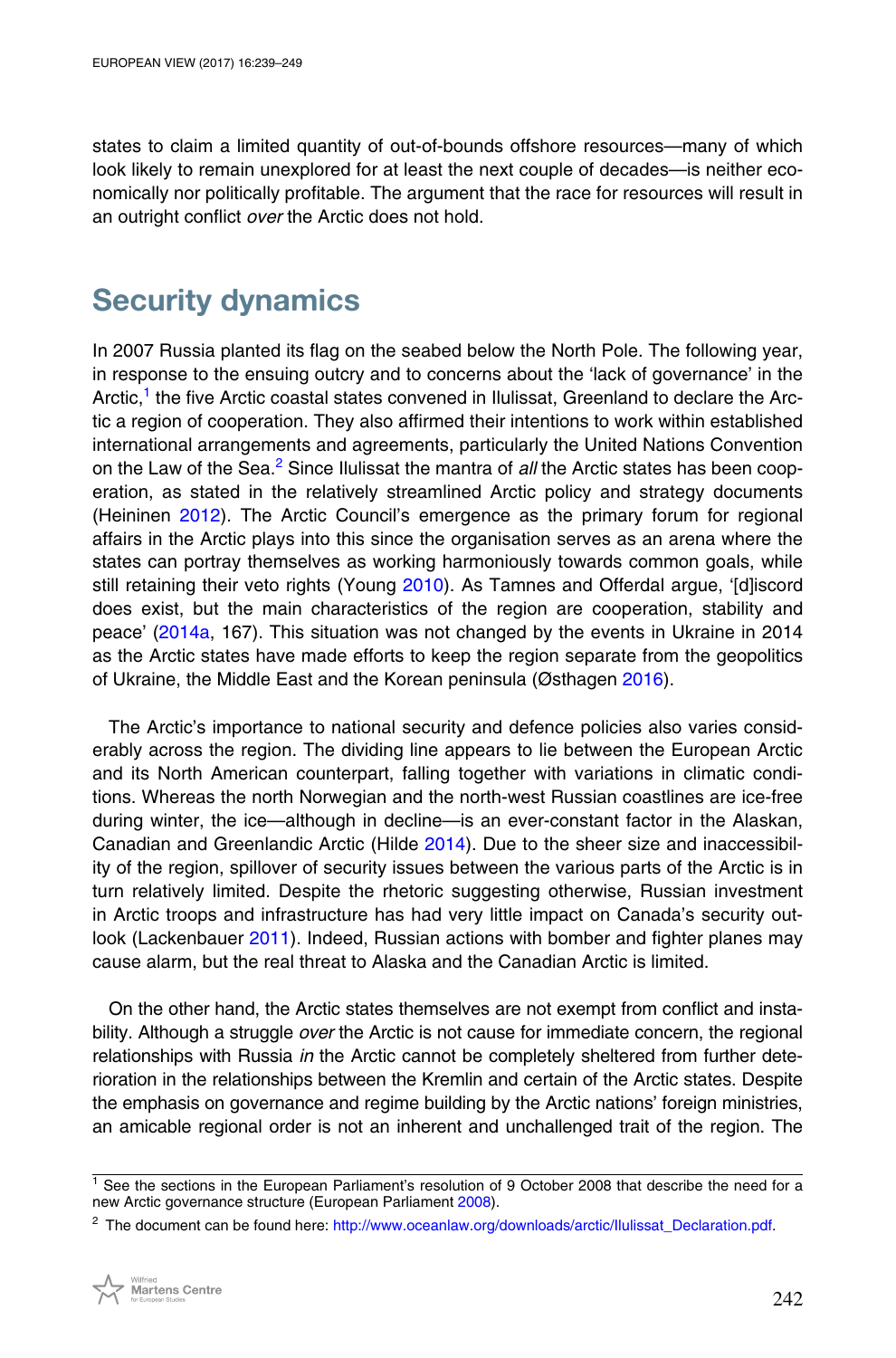Arctic states have a multitude of interests at play simultaneously, and some of these clash with the idea of a peaceful region. In particular, this concerns sovereignty enforcement by maintaining a military presence in the north and the occurrence of small-scale disputes over the protection of sovereign rights—including rights related to fshing. Although the Arctic states have dedicated themselves to ensuring that the region remains peaceful and a place of cooperation, security infringements can still occur. The strategic importance of the Arctic for the European countries, especially Norway and Russia, should not be underestimated when discussing Arctic security. The situation in the north is therefore more complex than the confict/non-confict scenarios might suggest.

### **What role for the EU in Arctic security?**

Within this security environment, what role is there for the EU? An ambivalence characterises the EU's involvement in the Arctic. On the one hand, the Union has an obvious presence in the north in terms of market access and regulation; its member states Finland, Sweden and Denmark; and its various relationships with the other Arctic states. On the other hand, the EU's efforts to become involved constructively in the Arctic have proved both controversial and complex over the last decade. First, it does not have direct access to the Arctic Ocean, a situation that has led some to question the extent of its relevance to the Arctic (Stępień and Raspotnik [2015\)](#page-9-8). Second, some of the strategic documents on the Arctic published by both the European Commission ([2008,](#page-6-7) [2012\)](#page-7-7) and the European Parliament ([2008,](#page-7-6) [2011](#page-7-8)) have a slightly paternalistic tone: they portray the EU as the solution to the region's growing problems. Debates in Brussels at the time seemed to have been caught in a struggle between those who wanted to utilise the Arctic as a symbol of climate change and human inaction, and those who preferred a moderate approach that was sensitive to the Arctic states and their indigenous populations (Raspotnik and Østhagen [2014\)](#page-9-9). These debates have not always been well received in Norway, Iceland, Canada, Russia or the US (Offerdal [2011](#page-8-10); Østhagen and Raspotnik [2015](#page-9-10)). Finally, the EU's own commitment to the region has fuctuated as more pressing issues have arisen on the agenda.

Nevertheless, on account of its geography and policy links with the Arctic, the EU has an overriding interest in participating in the international debate on the region. Additionally, internal systemic interests and foreign policy aspirations are driving the EU towards developing its own Arctic policy. The Union's 'Global Strategy' for its foreign and security policy refers to the Arctic as an area of interest, especially in relations with Russia (European Union [2016](#page-7-9)). And in 2016 the Commission and the High Representative of the European Union for Foreign Affairs and Security Policy published the third version of the EU's Arctic policy (European Commission [2016](#page-7-10)), following the two earlier communications issued by the Commission on the Arctic (European Commission [2008,](#page-6-7) [2012](#page-7-7)). Since 2008, EU policymaking has thus progressed towards a more nuanced, moderate approach that takes into account the existing regional regimes and the com-plexities of the region.<sup>[3](#page-4-0)</sup>

<span id="page-4-0"></span><sup>&</sup>lt;sup>3</sup> For a more in-depth analysis of developments in the EU's Arctic policy, see Stępień and Raspotnik [2015,](#page-9-8) and Keil and Raspotnik [2014.](#page-8-11)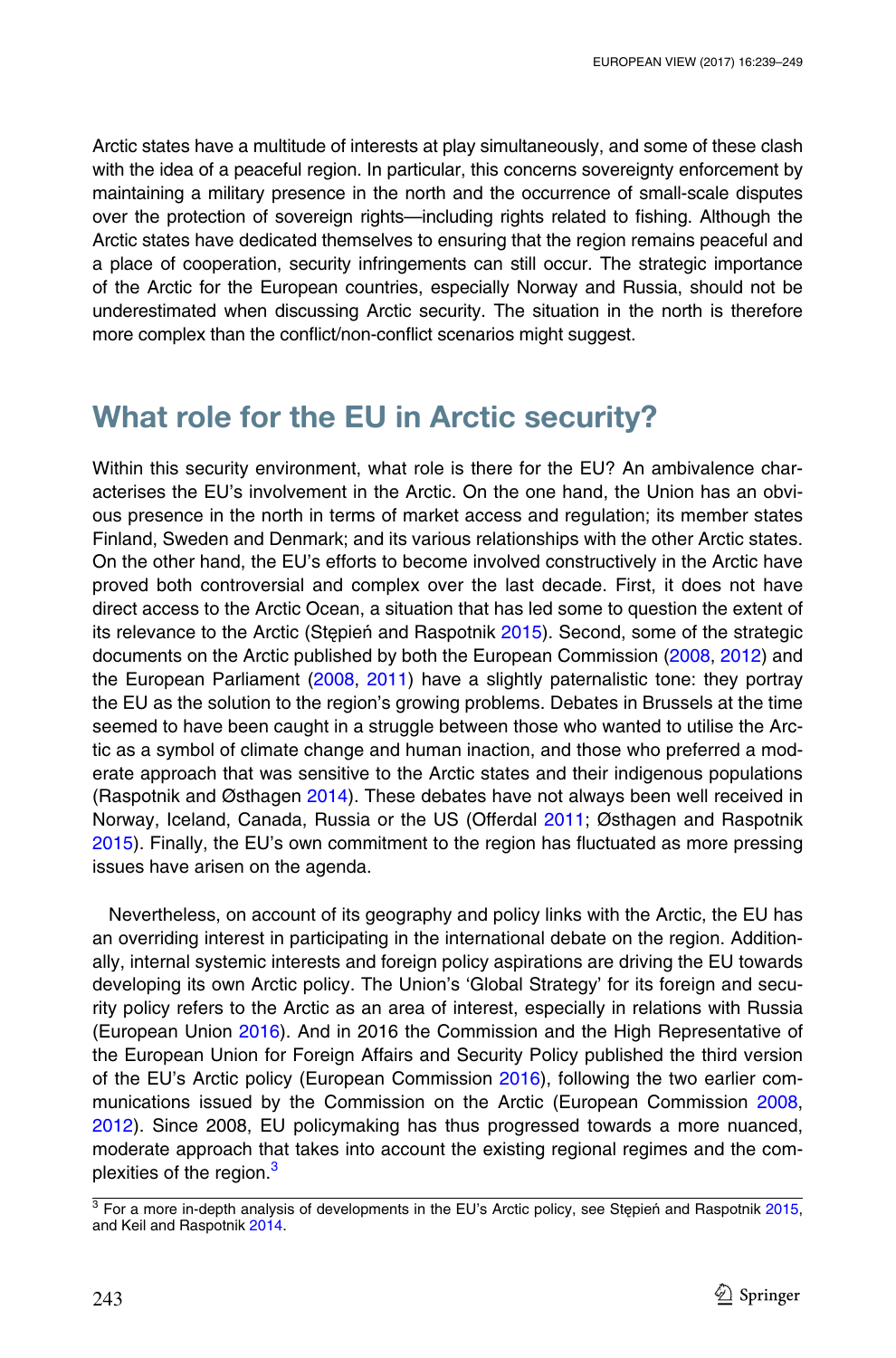The EU does indeed have a clear, though limited, role to play in the Arctic. This role should centre less on direct action in the region and more on *awareness* and *support.* In terms of *awareness*, the EU should participate in relevant meetings in the north, such as those organised by the Arctic Council, the Barents Regional Council and the Arctic Coast Guard Forum. Knowing what is happening in the region, while also establishing working relations with the main players (states, indigenous groups, companies, and local and regional governments) will be crucial when, or if, the EU needs to become more involved in the Arctic.

In terms of *support,* the EU has the potential to encourage further local and regional business development through its research funds and innovation mechanisms, which are directly applicable to Sweden, Finland and Greenland, and applicable to an extent to Norway and Iceland. It can help set high standards for EU players' activities *in* the Arctic, ranging from tourism to shipping and fisheries. Moreover, it can serve as a platform for low-level cooperation and dialogue with Russia in the north, in domains where all parties beneft from cooperation, such as trade, environmental protection and emer-gency preparedness.<sup>[4](#page-5-0)</sup>

The EU's direct security role in the Arctic, however, is restricted. It can assist and encourage dialogue through forums such as the Northern Chiefs of Defence Forum and Arctic Security Forces Roundtable. It can assist with intelligence sharing, and its member states can contribute to maritime security operations if needed. However, for four of the fve Arctic coastal states, the primary security guarantee comes through NATO. Moreover, as the region is relatively peaceful and amicable, the actual need for security operations and a clear EU presence is limited.

# **Conclusion**

Concern about outright confict *over* the Arctic is largely inaccurate. It does not communicate the essence of the more nuanced discussions of this vast region and the differing roles it plays in the security outlook of the Arctic states. The potential for confict in the Arctic should not be overstated, but neither should it be ignored. The region still stands as a theatre for potential clashes with Russia. Yet this has little to do with symbolic quarrels over the North Pole, and everything to do with the relationship between Russia and the other Arctic states—both regionally and globally. When thinking about Arctic security, it is more relevant to divide the area into sub-regions: the North American Arctic and the Eurasian Arctic.

It is not possible to boil the dynamics of this region down to the mutually exclusive options of confict or no-confict. Under certain circumstances small-scale conficts in parts of the Arctic are possible. In such situations, it is the relationship between Russia and the other Arctic states that determines the parameters for the security environment.

<span id="page-5-0"></span><sup>&</sup>lt;sup>4</sup> These suggestions are based on a study conducted in June 2016 by the author and Andreas Raspotnik on behalf of the North Norway European Office in Brussels (Østhagen and Raspotnik [2016\)](#page-9-11).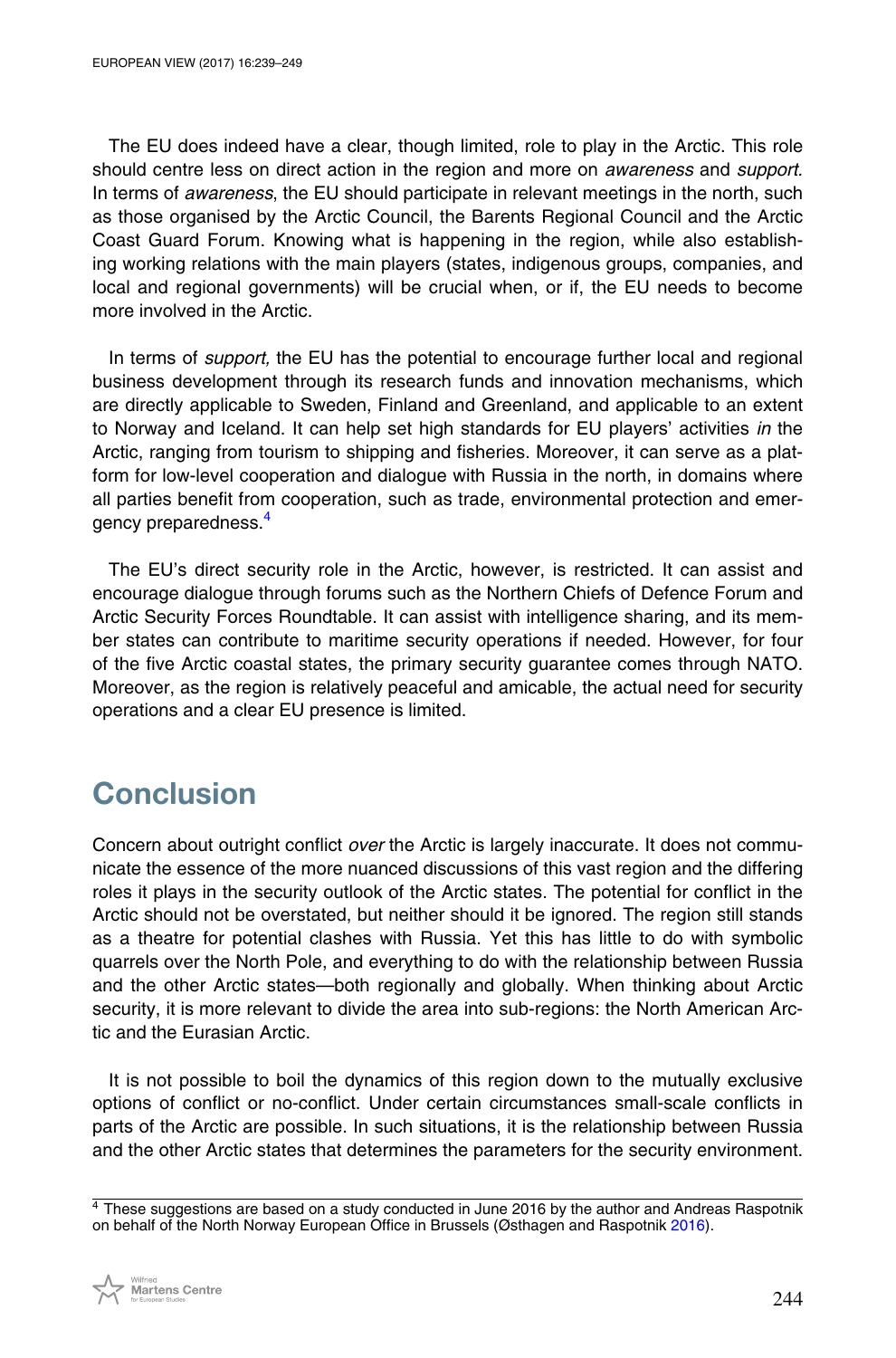This is the case especially for incidents involving resource management where coastal states are safeguarding sovereign rights. Within this environment the EU has a particular role to play, albeit not a leading one. It can ensure that its member states and institutions (and related players) are aware of the complexities in the region, whether these relate to the livelihoods of indigenous peoples or to Russia's (or other Arctic states') military investments. Similarly, it can support northern development through mechanisms devised for research and innovation. These points are limited in their direct relevance to security matters and are less relevant to the EU as a geopolitical player in its own neighbourhood. Yet they speak to the complexities of the northern part of the world and to the EU's relationship with it.

**Open Access** This article is distributed under the terms of the Creative Commons Attribution 4.0 International License ([http://creativecommons.org/licenses/by/4.0/\)](http://creativecommons.org/licenses/by/4.0/), which permits unrestricted use, distribution, and reproduction in any medium, provided you give appropriate credit to the original author(s) and the source, provide a link to the Creative Commons license, and indicate if changes were made.

## **References**

<span id="page-6-1"></span>Borgerson, S. (2008). Arctic meltdown: The economic and security implications of global warming. *Foreign Affairs, 87*(2), 63–77.

<span id="page-6-6"></span>Byers, M. (2013). *International law and the Arctic*. New York: Cambridge University Press.

<span id="page-6-5"></span>Byers, M. (2014). The North Pole is a distraction. *The Globe and Mail*, 20 August. [http://www.theglobeandmail.com/globe-debate/the-north-pole-is-a-distraction/arti](http://www.theglobeandmail.com/globe-debate/the-north-pole-is-a-distraction/article20126915/)[cle20126915/](http://www.theglobeandmail.com/globe-debate/the-north-pole-is-a-distraction/article20126915/). Accessed 13 September 2017.

<span id="page-6-4"></span>Byers, M., & Østhagen, A. (2017). Why does Canada have so many unresolved maritime boundary disputes? *Canadian Yearbook of International Law*, 11 August.

<span id="page-6-0"></span>Claes, D. H., & Moe, A. (2014). Arctic petroleum resources in a regional and global perspective. In R. Tamnes & K. Offerdal (eds.), *Geopolitics and security in the Arctic: Regional dynamics in a global world* (pp. 97–120). London: Routledge.

<span id="page-6-2"></span>Conley, H. A., & Rohloff, C. (2015). *The new Ice Curtain*. Washington, DC: Center for Strategic & International Studies (CSIS).

<span id="page-6-3"></span>Dougherty, J. E. (2015). The next region where the US and Russia could clash is the Arctic. *National Security News*, 9 October. [http://www.nationalsecurity.news/2015-10-](http://www.nationalsecurity.news/2015-10-09-the-next-region-where-the-u-s-and-russia-could-clash-is-the-arctic.html) [09-the-next-region-where-the-u-s-and-russia-could-clash-is-the-arctic.html.](http://www.nationalsecurity.news/2015-10-09-the-next-region-where-the-u-s-and-russia-could-clash-is-the-arctic.html) Accessed 13 September 2017.

<span id="page-6-7"></span>European Commission. (2008). *The European Union and the Arctic region*. Communication, COM (2008), 763 fnal, 20 November. [http://eeas.europa.eu/archives/docs/arc](http://eeas.europa.eu/archives/docs/arctic_region/docs/com_08_763_en.pdf)[tic\\_region/docs/com\\_08\\_763\\_en.pdf](http://eeas.europa.eu/archives/docs/arctic_region/docs/com_08_763_en.pdf). Accessed 27 September 2017.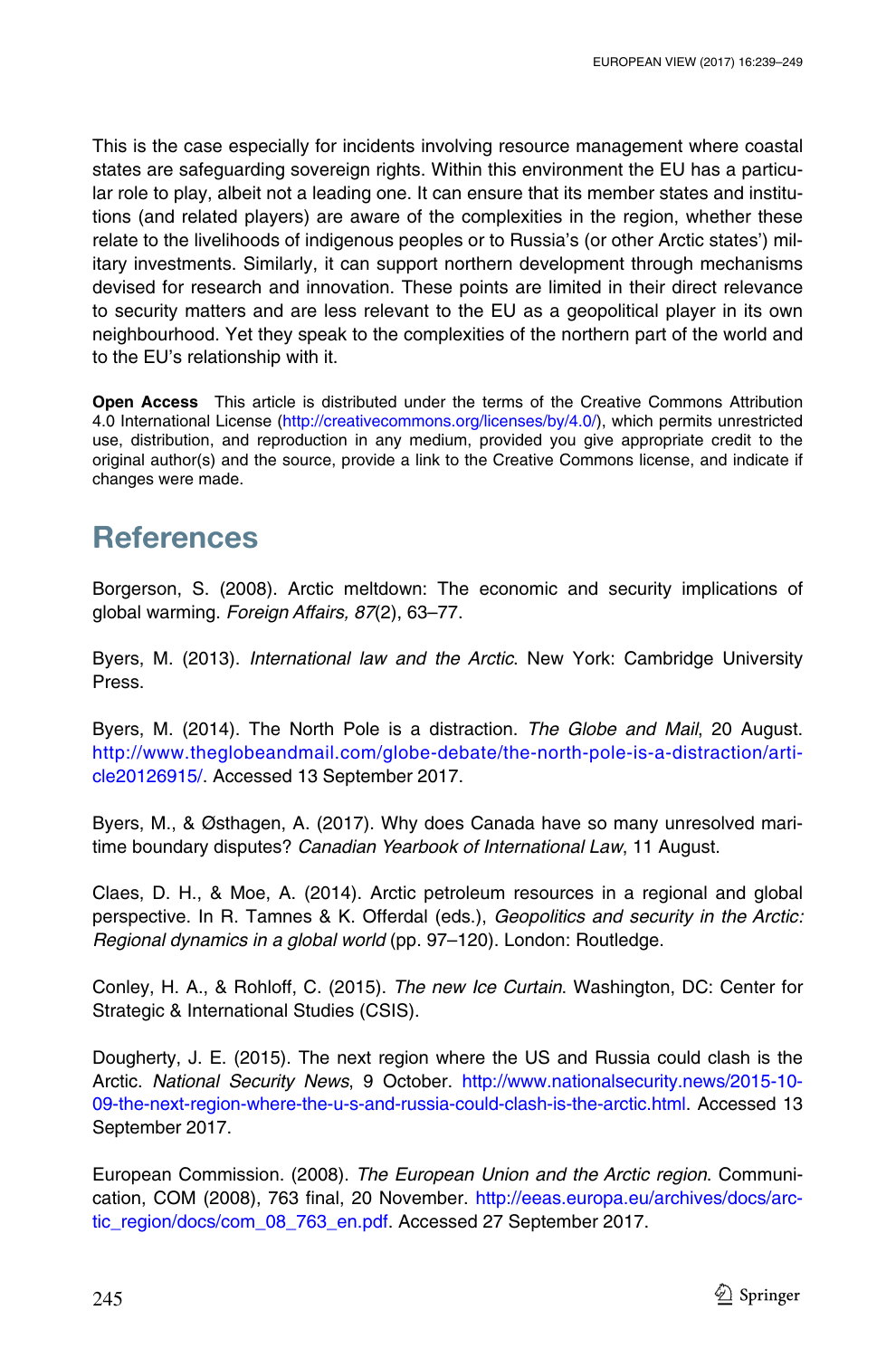<span id="page-7-7"></span>European Commission. (2012). *Developing a European Union policy towards the Arctic region: Progress since 2008*. Joint communication, JOIN (2012), 19 fnal, 26 June. [http://eeas.europa.eu/archives/docs/arctic\\_region/docs/join\\_2012\\_19.pdf](http://eeas.europa.eu/archives/docs/arctic_region/docs/join_2012_19.pdf). Accessed 12 August 2016.

<span id="page-7-10"></span>European Commission. (2016). *An integrated European Union policy for the Arctic.* Joint communication, JOIN (2016), 21 fnal, 27 April. [http://eeas.europa.eu/archives/](http://eeas.europa.eu/archives/docs/arctic_region/docs/160427_joint-communication-an-integrated-european-union-policy-for-the-arctic_en.pdf) [docs/arctic\\_region/docs/160427\\_joint-communication-an-integrated-european-union](http://eeas.europa.eu/archives/docs/arctic_region/docs/160427_joint-communication-an-integrated-european-union-policy-for-the-arctic_en.pdf)[policy-for-the-arctic\\_en.pdf.](http://eeas.europa.eu/archives/docs/arctic_region/docs/160427_joint-communication-an-integrated-european-union-policy-for-the-arctic_en.pdf) Accessed 18 October 2017.

<span id="page-7-6"></span>European Parliament. (2008). Resolution of 9 October 2008 on Arctic governance. P6\_ TA(2008)0474. [http://www.europarl.europa.eu/sides/getDoc.do?type](http://www.europarl.europa.eu/sides/getDoc.do?type=TA&language=EN&reference=P6-TA-2008-474)=TA&language=E N&reference=[P6-TA-2008-474](http://www.europarl.europa.eu/sides/getDoc.do?type=TA&language=EN&reference=P6-TA-2008-474). Accessed 15 September 2017.

<span id="page-7-8"></span>European Parliament. (2011). European Parliament resolution of 20 January 2011 on a sustainable EU policy for the High North. 2009/2214(INI). [http://www.](http://www.europarl.europa.eu/sides/getDoc.do?pubRef=-//EP//TEXT+TA+P7-TA-2011-0024+0+DOC+XML+V0//EN) [europarl.europa.eu/sides/getDoc.do?pubRef](http://www.europarl.europa.eu/sides/getDoc.do?pubRef=-//EP//TEXT+TA+P7-TA-2011-0024+0+DOC+XML+V0//EN)=-//EP//TEXT+TA+P7-TA-2011- 0024+0+DOC+XML+[V0//EN](http://www.europarl.europa.eu/sides/getDoc.do?pubRef=-//EP//TEXT+TA+P7-TA-2011-0024+0+DOC+XML+V0//EN). Accessed 15 September 2017.

<span id="page-7-9"></span>European Union. (2016). Shared vision, common action: A stronger Europe—A global strategy for the European Union's foreign and security policy. [https://europa.eu/](https://europa.eu/globalstrategy/sites/globalstrategy/files/regions/files/eugs_review_web_0.pdf) [globalstrategy/sites/globalstrategy/fles/regions/fles/eugs\\_review\\_web\\_0.pdf](https://europa.eu/globalstrategy/sites/globalstrategy/files/regions/files/eugs_review_web_0.pdf). Accessed 13 September 2017.

<span id="page-7-1"></span>Expert Commission (2015). *Unifed effort*. Oslo: Norwegian Ministry of Defence.

<span id="page-7-2"></span>Gjørv, G. H., & Goloviznina, M. (2014). Introduction: Can we broaden our understanding of security in the Arctic? In G. H. Gjørv et al. (eds.), *Environmental and human security in the Arctic* (pp. 1–14). Abingdon, UK: Routledge.

<span id="page-7-3"></span>Greaves, W., & Lackenbauer, W. P. (2016). Re-thinking sovereignty and security in the Arctic. *OpenCanada*, 23 March.

<span id="page-7-0"></span>Grindheim, A. (2009). The scramble for the Arctic? A discourse analysis of Norway and the EU's strategies towards the European Arctic. Oslo: Fridtiof Nansen Institute. [https://](https://www.fni.no/getfile.php/131933/Filer/Publikasjoner/FNI-R0909.pdf) [www.fni.no/getfle.php/131933/Filer/Publikasjoner/FNI-R0909.pdf.](https://www.fni.no/getfile.php/131933/Filer/Publikasjoner/FNI-R0909.pdf) Accessed 29 September 2017.

<span id="page-7-4"></span>Harsem, Ø., Eide, A., & Heen, K. (2011). Factors infuencing future oil and gas prospects in the Arctic. *Energy Policy, 39*(12), 8037–45.

<span id="page-7-5"></span>Heininen, L. (2012). Arctic strategies and policies: Inventory and comparative study. *Northern Research Forum*, April, 1–97.

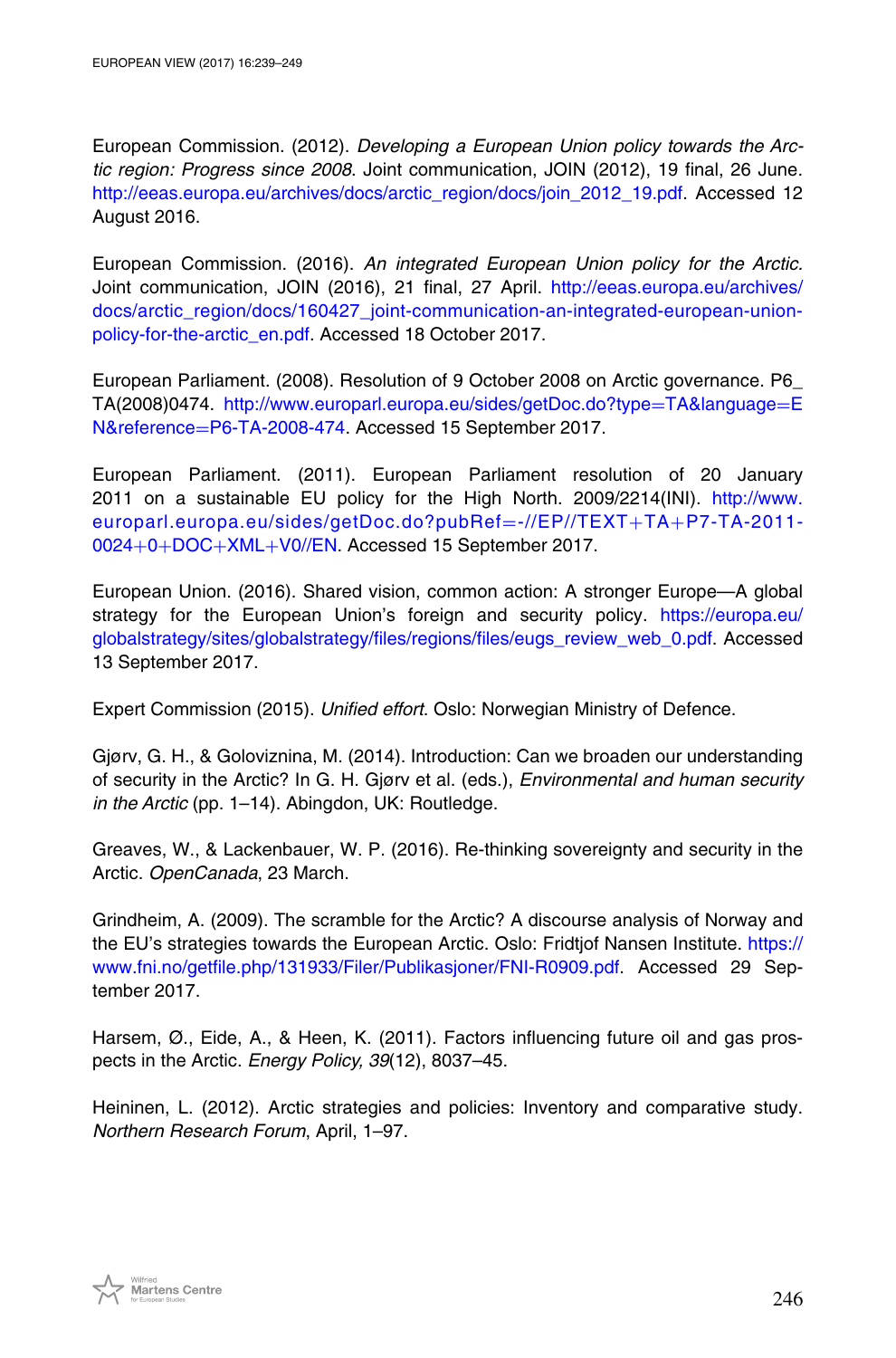<span id="page-8-4"></span>Hilde, P. S. (2014). Armed forces and security challenges in the Arctic. In R. Tamnes & K. Offerdal (eds.), *Geopolitics and security in the Arctic: Regional dynamics in a global world* (pp. 147–65). London: Routledge.

<span id="page-8-1"></span>Ho, J. H. (2011). The Arctic meltdown and its implication for ports and shipping in Asia. In J. Kraska (ed.), *Arctic security in an age of climate change* (pp. 33–43). New York: Cambridge University Press.

<span id="page-8-0"></span>Hobér, K. (2011). Territorial disputes and natural resources: The melting of the ice and Arctic dispute. *Oil & Gas Journal, 109*(6), 54–60.

<span id="page-8-7"></span>Hoel, A. H. (2014). The legal-political regime in the Arctic. In R. Tamnes & K. Offerdal (eds.), *Geopolitics and security in the Arctic: Regional dynamics in a global world* (pp. 49–72). New York: Routledge.

<span id="page-8-3"></span>Huebert, R. (2013). Submarines, oil tankers and icebreakers. *International Journal 66*(4), 809–24.<http://www.jstor.org/stable/23104394>. Accessed 13 September 2017.

<span id="page-8-2"></span>Jakobson, L. (2010). China prepares for an ice-free Arctic. *SIPRI Insight on Peace and Security* 2010/2, March, 1–16. [https://www.sipri.org/sites/default/fles/fles/insight/SIPRI-](https://www.sipri.org/sites/default/files/files/insight/SIPRIInsight1002.pdf)[Insight1002.pdf.](https://www.sipri.org/sites/default/files/files/insight/SIPRIInsight1002.pdf) Accessed 13 September 2017.

<span id="page-8-5"></span>Keil, K. (2014). The Arctic: A new region of confict? The case of oil and gas. *Cooperation and Confict, 49*(2), 162–90.

<span id="page-8-11"></span>Keil, K., & Raspotnik, A. (2014). The European Union's gateways to the Arctic. *European Foreign Affairs Review, 19*(1), 101–20.

<span id="page-8-9"></span>Lackenbauer, W. P. (2011). From polar race to polar saga: An integrated strategy for Canada and the circumpolar world. In F. Griffths, R. Huebert, & W. P. Lackenbauer (eds.), *Canada and the changing Arctic: Sovereignty, security and stewardship* (pp. 69–180). Waterloo, ON: Wilfrid Laurier University Press.

<span id="page-8-6"></span>Łuszczuk, M., Justus, D., Thomas, J., Klok, T. C., & Gerber, F. (2014). Developing oil and gas resources in Arctic Waters. In A. Stępień, T. Koivurova, P. Kankaanpää (eds.), *Strategic assessment of development of the Arctic: Assessment conducted for the European Union* (pp. 71–85). Arctic Centre, University of Lapland.

<span id="page-8-8"></span>Mathiesen, K. (2015). Can shell afford Arctic oil? *The Guardian*, 12 August. [https://www.](https://www.theguardian.com/environment/2015/aug/12/can-shell-afford-to-drill-for-oil-in-the-arctic) [theguardian.com/environment/2015/aug/12/can-shell-afford-to-drill-for-oil-in-the-arctic.](https://www.theguardian.com/environment/2015/aug/12/can-shell-afford-to-drill-for-oil-in-the-arctic) Accessed 13 September 2017.

<span id="page-8-10"></span>Offerdal, K. (2011). The EU in the Arctic: In pursuit of legitimacy and infuence. *International Journal, 66*(4), 861–77.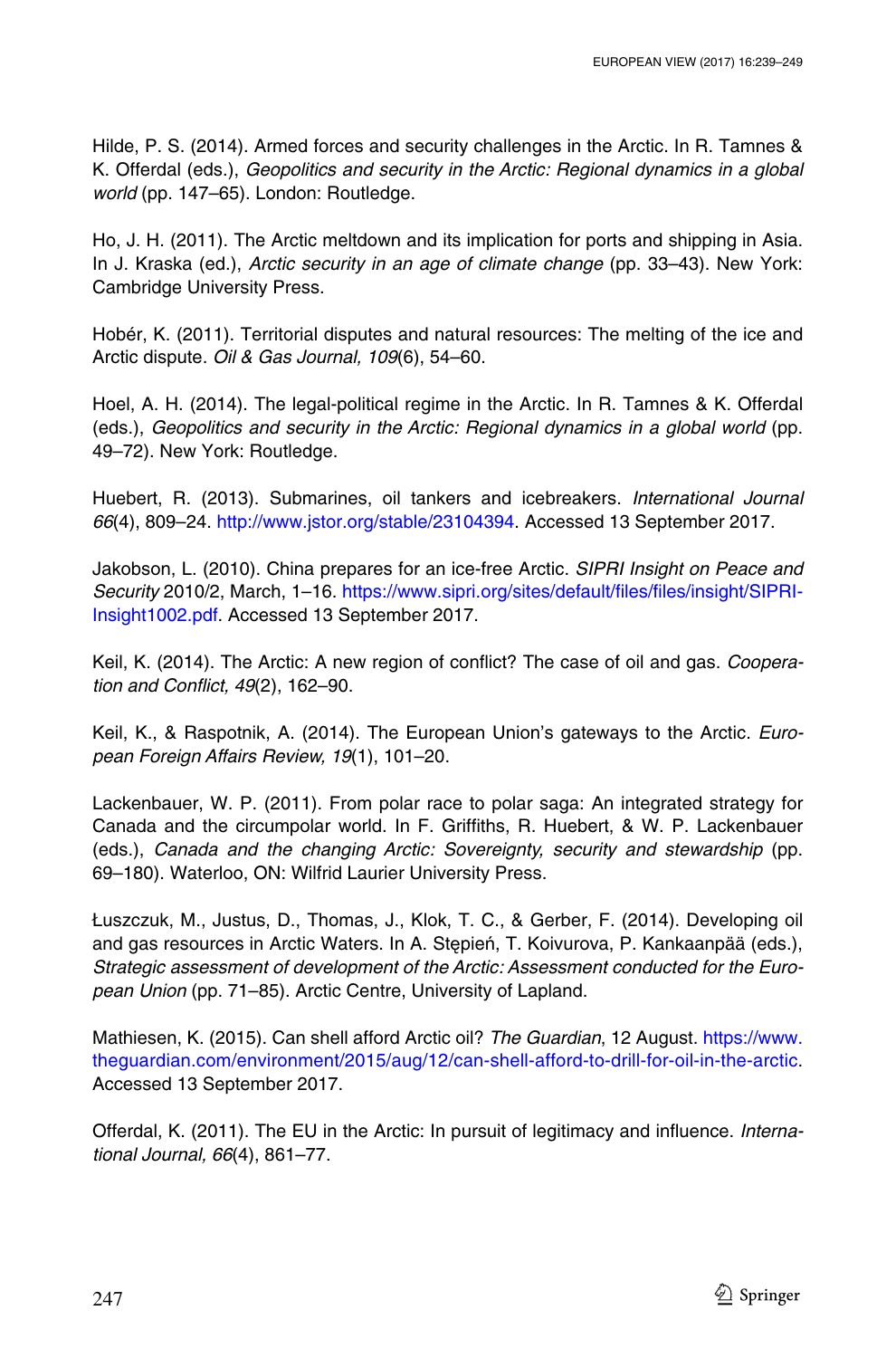<span id="page-9-3"></span>Osborn, A. (2017). Putin's Russia in biggest Arctic military push since Soviet fall. *Reuters*, 30 January. [http://www.reuters.com/article/us-russia-arctic-insight/putins-russia-in](http://www.reuters.com/article/us-russia-arctic-insight/putins-russia-in-biggest-arctic-military-push-since-soviet-fall-idUSKBN15E0W0)[biggest-arctic-military-push-since-soviet-fall-idUSKBN15E0W0](http://www.reuters.com/article/us-russia-arctic-insight/putins-russia-in-biggest-arctic-military-push-since-soviet-fall-idUSKBN15E0W0). Accessed 13 September 2017.

<span id="page-9-5"></span>Østhagen, A. (2013). Arctic oil and gas: The role of regions. *IFS Insight*, September. Oslo: Norwegian Institute for Defence Studies (IFS), 1–21.

<span id="page-9-7"></span>Østhagen, A. (2016). High North, low politics: Maritime cooperation with Russia in the Arctic. *Arctic Review, 7*(1), 83–100.

<span id="page-9-10"></span>Østhagen, A., & Raspotnik, A. (2015). The EU's Arctic policy: Eventually getting somewhere? *The Arctic Institute*, 22 April. [http://www.thearcticinstitute.org/eu-arctic-policy](http://www.thearcticinstitute.org/eu-arctic-policy-getting-somewhere/)[getting-somewhere/](http://www.thearcticinstitute.org/eu-arctic-policy-getting-somewhere/). Accessed 13 September 2017.

<span id="page-9-11"></span>Østhagen, A., & Raspotnik, A. (2016). *Partners or rivals? North Norway and the Euro*pean Union in the Arctic. North Norway European Office report. Brussels.

<span id="page-9-0"></span>Østreng, W. (1999). Strategic, legal and political implications of international shipping on the NSR. In C. L. Ragner (ed.), *The 21st century: Turning point for the northern sea route?* (pp. 71–87). Oslo: Kluwer.

<span id="page-9-9"></span>Raspotnik, A., & Østhagen, A. (2014). To Svalbard and beyond: The European Parliament is back on its Arctic track. *The Arctic Institute*, 17 March. [https://www.thearcticinsti](https://www.thearcticinstitute.org/to-svalbard-and-beyond-european/)[tute.org/to-svalbard-and-beyond-european/.](https://www.thearcticinstitute.org/to-svalbard-and-beyond-european/) Accessed 22 September 2017.

<span id="page-9-1"></span>Sale, R., & Potapov, E. (2010). *The scramble for the Arctic: Ownership, exploitation and confict in the Far North*. London: Frances Lincoln.

<span id="page-9-2"></span>Solana, J., & Ferrero-Waldner, B. (2008). *Climate change and international security: Paper from the High Representative and the European Commission to the European Council*. S113/08, 14 March. [http://www.consilium.europa.eu/ueDocs/cms\\_Data/docs/](http://www.consilium.europa.eu/ueDocs/cms_Data/docs/pressData/en/reports/99387.pdf) [pressData/en/reports/99387.pdf.](http://www.consilium.europa.eu/ueDocs/cms_Data/docs/pressData/en/reports/99387.pdf) Accessed 13 September 2017.

<span id="page-9-8"></span>Stępień, A., & Raspotnik, A. (2015). Exploring reasons & remedies for the EU's incapability to devise an 'Arctic policy': The quest for coherence. In L. Heininen, H. Exner-Pirot, & J. Plouffe (eds.), *The Arctic yearbook 2015* (pp. 432–6). Akureyri: Northern Research Forum.

<span id="page-9-6"></span>Tamnes, R., & Offerdal, K. (2014a). Conclusion. In R. Tamnes & K. Offerdal (eds.), *Geopolitics and security in the Arctic: Regional dynamics in a global world* (pp. 166–77). Abingdon: Routledge.

<span id="page-9-4"></span>Tamnes, R., & Offerdal, K. (2014b). Introduction. In R. Tamnes & K. Offerdal (eds.), *Geopolitics and security in the Arctic: Regional dynamics in a global world* (pp. 1–11). Abingdon: Routledge.